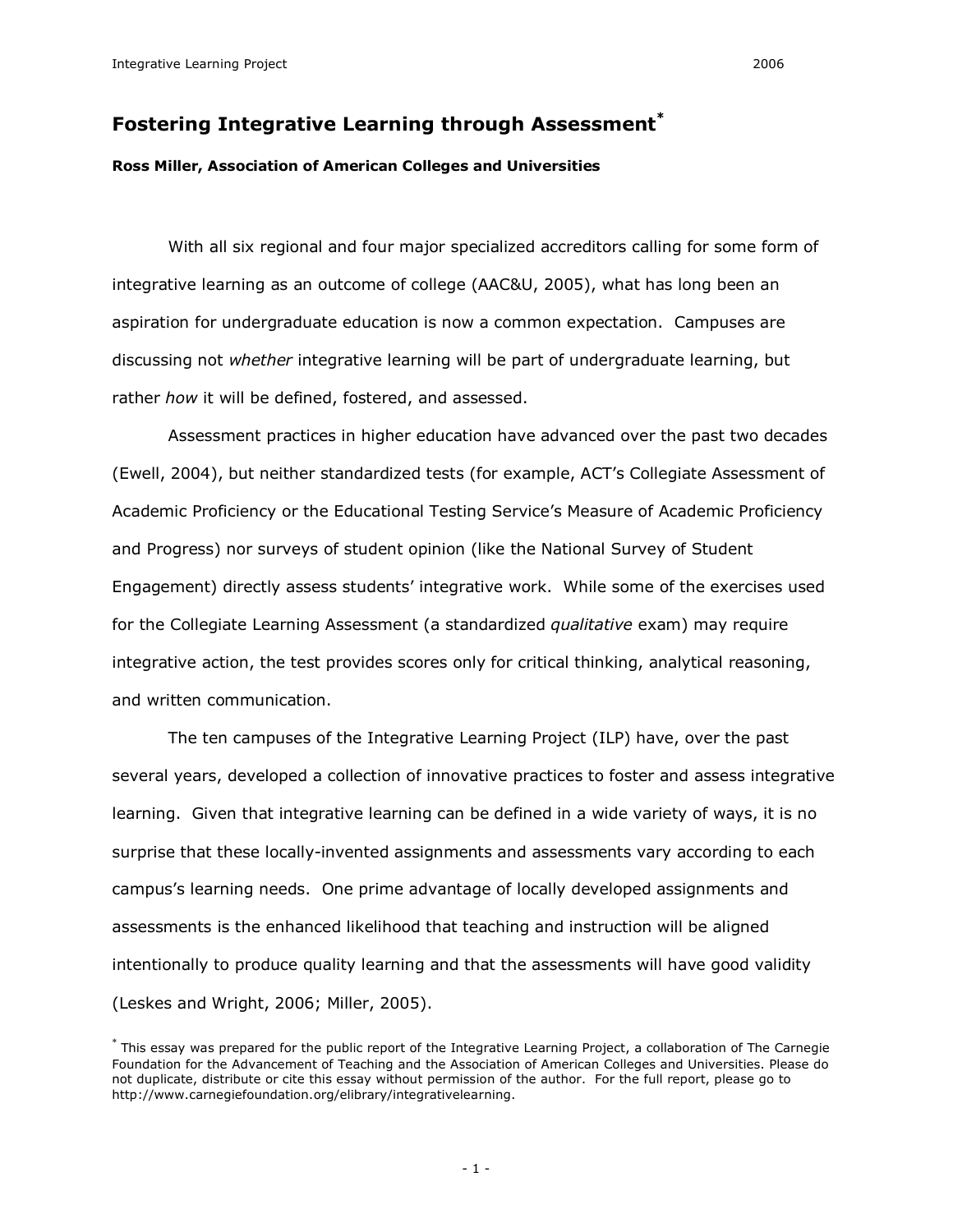Developing a valid assessment begins by reviewing the whole goals-teachinglearning-assessment-feedback cycle. Validity is enhanced when students complete an assessment task very similar to the experiences and assignments that prepared them for an assessment. Thus, a valid assessment may look very much like previous assignments. Assignments should align with the goals set for student learning and allow sufficient time and opportunity to learn. Goals depend upon the definition of an expected outcome. Complex outcomes, such as integrative learning, while often difficult to define in words, can also be defined operationally – i.e., by *what one does* when engaged in the outcome. So, by this logic, an assignment can represent nearly all of the teaching/learning cycle – operationally defining the outcome by specifying what students are to do, fostering learning toward goals, producing material for formative or summative assessment, and generating data to improve future teaching and learning. Indeed, assignments and assessments from the ten ILP campuses work in just this way.

#### Defining the Outcome, Envisioning Goals

Each campus in the Integrative Learning Project (ILP) has worked with students to foster a particular kind of integrative learning, defined by what they ask the students *to do*. From writing in integrative learning communities (College of San Mateo), to inquiry-based, integrative senior capstone experiences (Massachusetts College of the Liberal Arts), to using study abroad as a springboard for powerful integration (Michigan State University), the ten ILP campuses each have chosen an approach that makes sense for students in a particular campus context.

While a broad definition of integrative learning can be useful for starting a conversation on campus (Huber and Hutchings, 2004), coming to an understanding of the kind of integration that will match institutional needs can be advanced through analyzing actual student work. Reading through and talking about selected campus assignments, with special focus on the integrative aspects of the work, was an important ILP activity that

 $-2-$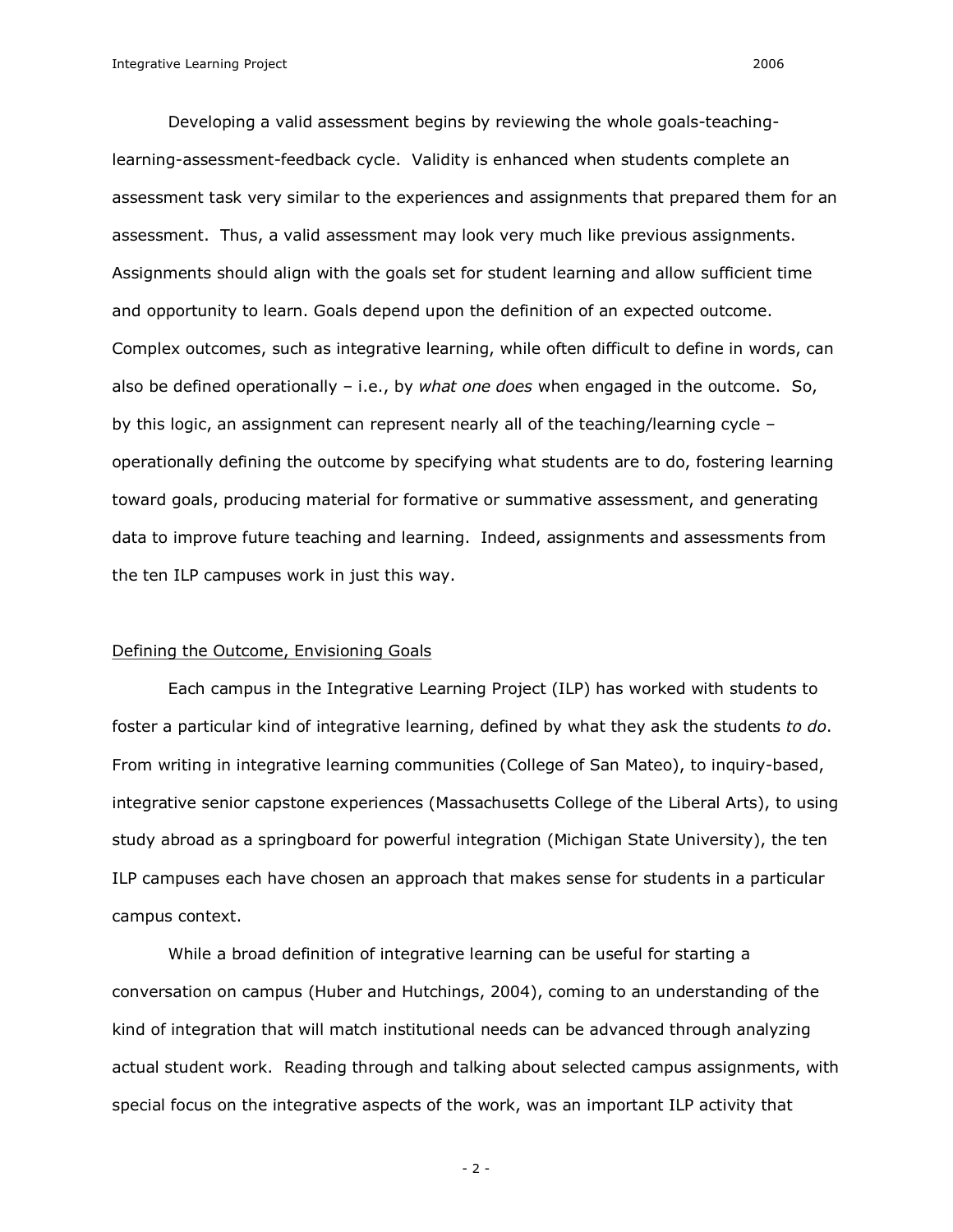generated insights and shared understanding of different expressions of integrative learning. While this was not easy work when done with ten campuses participating – much depended upon conveying a detailed context for the assignments in order to understand the kind and level of work expected – such discussions will be easier for single campuses where the context is shared.

Whether a piece of work is analyzed with the idea that "*this* is what I want my students to do" or discussed while questioning "is this what we mean by integrative learning?", the conversation can delimit the possibilities, clarify inchoate ideas, and move a group toward stating their expectations for student work. It is hard to overestimate the importance of looking directly to student work to help faculty and administrators answer important questions and inform decisions. The analyses can lead to an operational understanding of the outcome and clarify goals for courses, programs, and the institution.

It is quite possible that an *institution* might choose one integrative goal (say, "connecting learning across disciplines") while a *program* might focus on another (say, "putting theory into practice"). Indeed, an analysis of student work and curricula at Salve Regina University revealed ten variants of integrative learning (personal communication to the author from Stephen Trainor, June 15, 2006). Making high quality examples of student integrative work public (e.g., through Web sites, departmental archives, or institutional publications) will keep faculty and students in touch with expectations for integrative learning and build understanding of how it can be developed.

### Opportunities to Learn, Development over Time

Once expectations for integrative learning have been established, departments and programs should analyze existing curricula to determine whether there are sufficient opportunities to learn. As with many liberal education outcomes, integrative learning is complex and requires time and repeated experiences to develop. When campuses initiate integrative senior capstone projects, they may find that student work is much less rich than

 $-3-$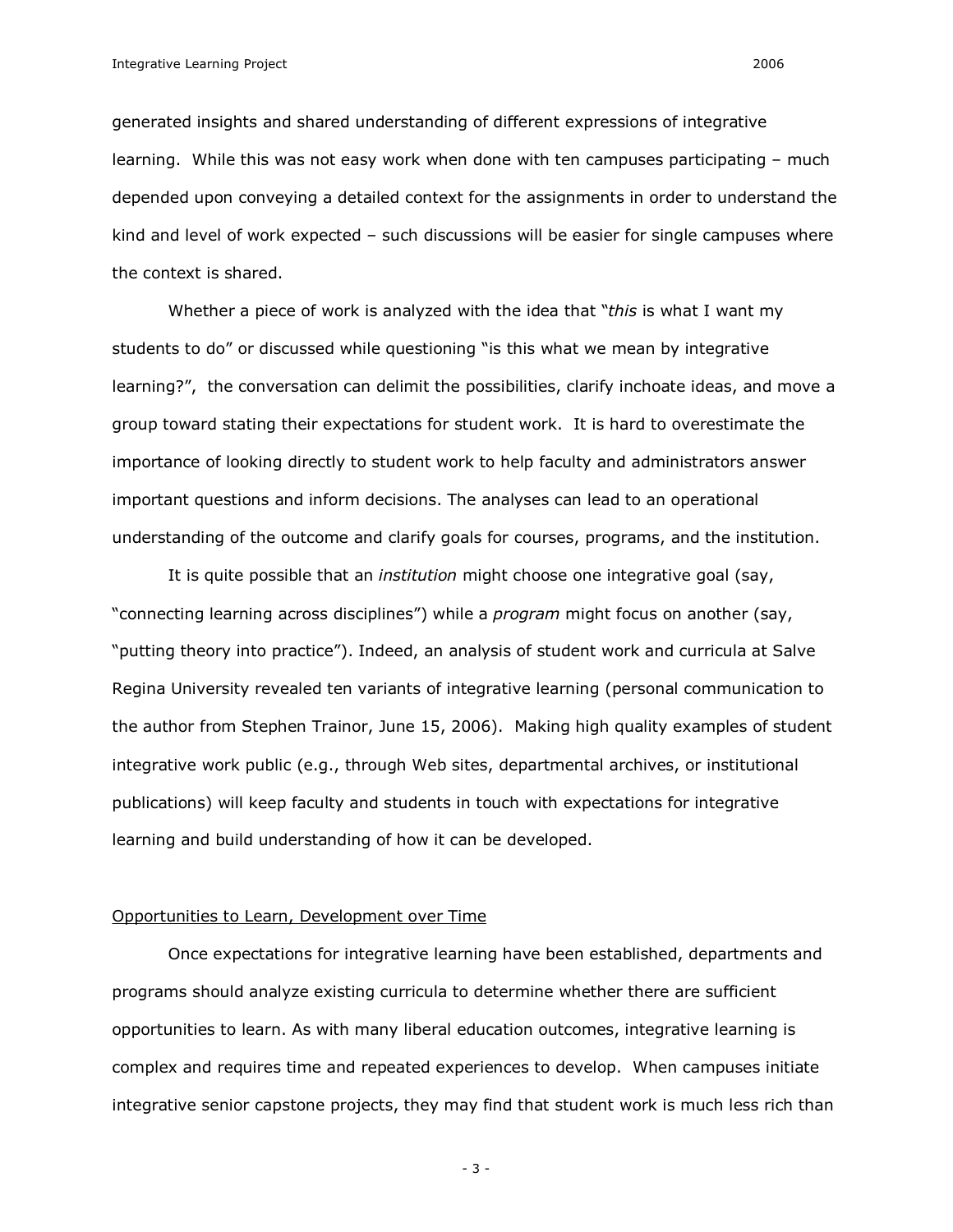they had hoped. In part, disappointing results can arise from insufficient previous experiences at the institution to prepare students for graduation-level integrative work.<sup>1</sup> Better results can be fostered through a planned series of integrative assignments and assessments that develop student integrative thinking over several years prior to the graduation level project.

Curricula at most of the ILP campuses include integrative experiences for students at points throughout their degree programs. For example, at SUNY Oswego, first year students integrate research and inquiry skills with debate and discussion; advancing students in "Intellectual Issues" courses approach complex problems from multiple perspectives; and seniors complete an integrative capstone that pulls together work in the major and general studies.

Philadelphia University focuses throughout their programs on the integration of liberal and professional studies. They begin with a first year experience integrating co curricular experiences in the community with general education and professional study, follow with integrative projects in the major, and end with an integrative capstone experience that, once again, utilizes general and professional learning.

#### Focus on Assessment

An overview of the assignments and assessments used by ILP campuses reveals a fairly small number of assessment strategies: papers, projects, presentations and portfolios (any of which might be placed online as a Web site or blog) are student, peer, and/or teacher-assessed through formal or informal rubrics and several kinds of reflection. The approaches often overlap in different combinations, sometimes creating integrative "piggybacking:" integrative projects may be collected in a portfolio after which students write reflections on the work, further integrating and connecting multiple learning experiences.

Writing an integrative paper for a course is nearly universal among the ILP

 $-4-$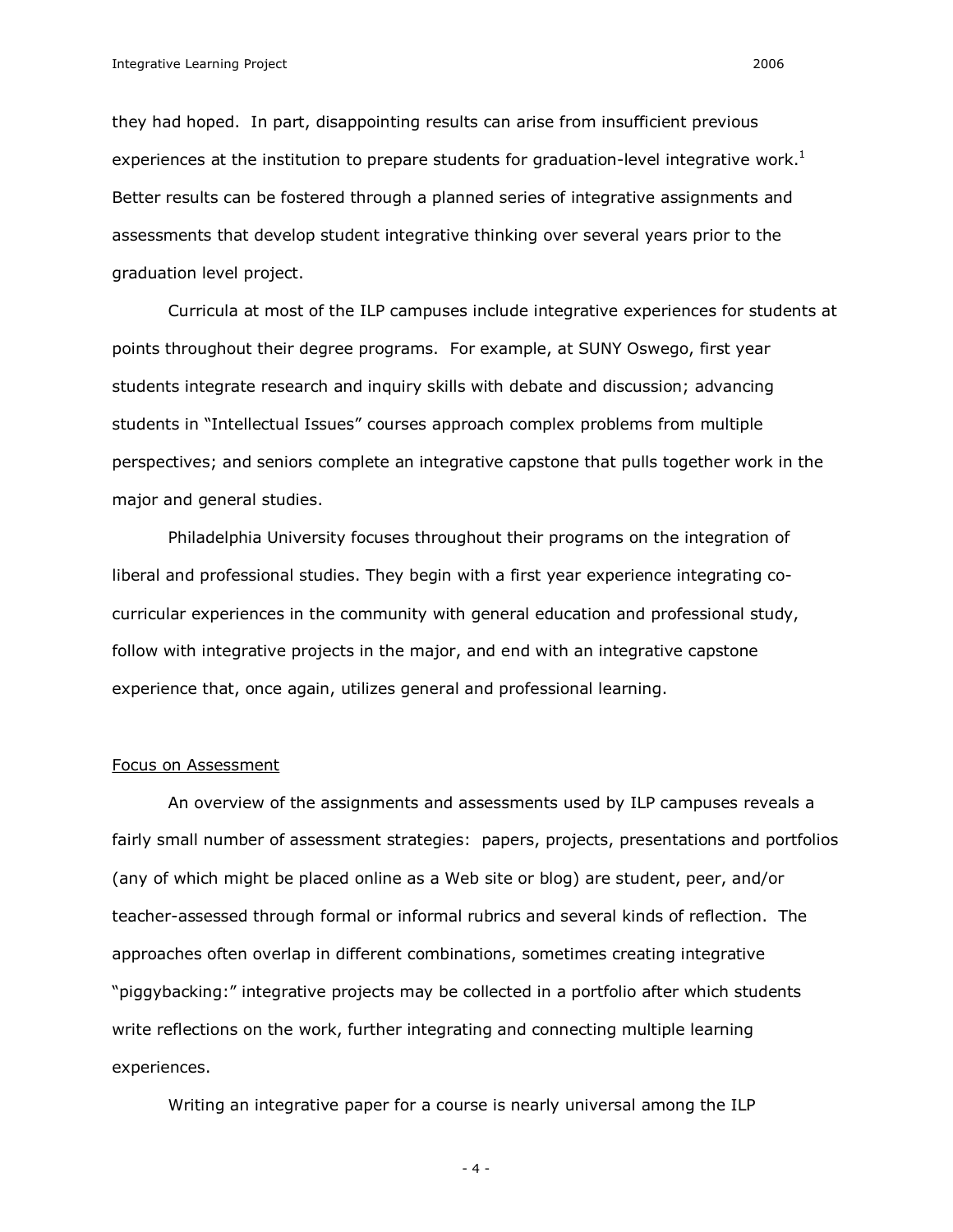campuses. For the last four years, a History professor and an English professor at Carleton College have linked their first-year courses using writing and have also required a paper that explores a significant historical issue using quantitative data.

The integration of general and professional studies is a common element driving projects at Philadelphia University and the University of Charleston. A capstone project in historic preservation at Charleston utilizes service learning to engage students with the community where they research and document structures for preservation. Rubrics that include several integrative behaviors are used to assess both the quality of the student written applications for historic preservation and students' reflections upon their service learning. At Philadelphia University, a detailed rubric assesses an architecture project on traditional urban housing (such as the Japanese screen house) that includes an integrative paper, an oral presentation, and a student-built model of a house.

While different approaches to integrative e-portfolios are in use at Salve Regina University, LaGuardia Community College, and Portland State University, student reflective essays on the portfolio contents are common for all three approaches. At Salve Regina, students select papers written for theme-based first year courses for inclusion in the eportfolio, writing reflective essays that explain how the papers show their achievement of core learning outcomes. A rubric is then used to assess both the quality of evidence that core goals have been met and the quality of the reflection. Salve is planning to extend this process to the sophomore and senior levels.

In an upper-division science course at Portland State University, Web logs are used to represent a student's research process exploring a current political/scientific controversy. The blogs are integrative in many ways and students are required to post a reflective entry. Assessment is conducted according to clear guidelines provided by the professor and includes looking at 1) entries made over time, 2) evidence of learning and increasingly sophisticated understanding during the project, 3) evidence citing a range of positions for

 $-5 -$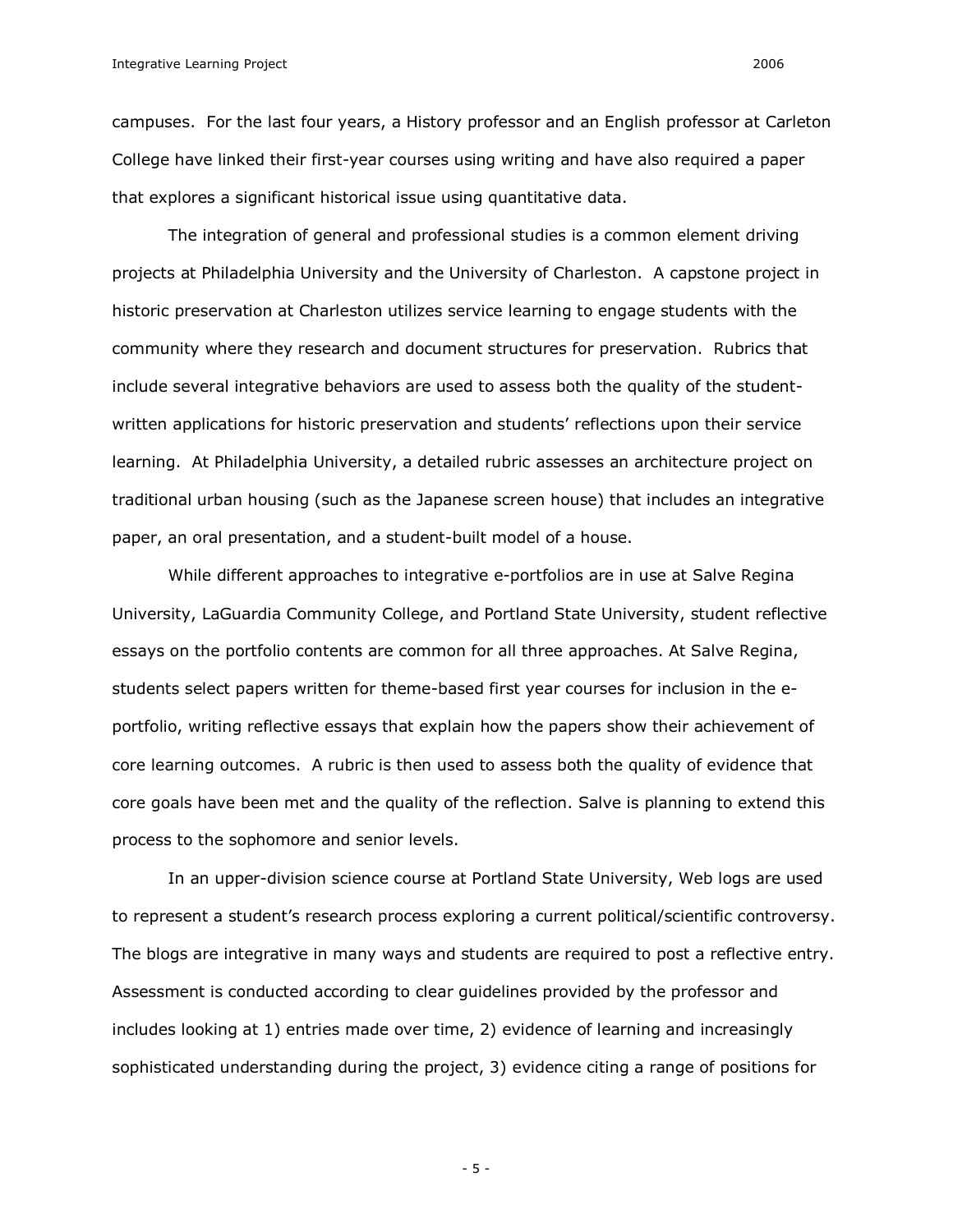scientific, political, and other aspects of the issue, and 4) the integrative content of final reflections.

Several campuses have also developed course- or program-level assessments of integrative learning utilizing surveys (completed by students and faculty) and rubrics (that faculty use for "second-scorings" of student work outside of classes). SUNY Oswego gathers program data through a survey (completed four times between orientation and graduation) of how students use their knowledge and skills; whether their education seems coherent; and how college education has changed them. SUNY Oswego faculty members reflect upon professional development intended to improve integrative teaching and learning. Philadelphia University faculty score samples of integrative projects from first-year experiences to assess first-year program integrative outcomes. A student-completed survey checks for their perceptions of connecting the classroom with the community. Portland State uses a survey with students to assess their impressions of the integration and coherence of the curricula and a second survey with faculty to discover the extent of integration of international issues into courses. The data collected in all of these efforts are used to improve integrative learning outcomes through changes in teaching, courses, and programs.

#### In conclusion

Faculty discussions utilizing real examples of students' integrative work can substantially advance a campus's understanding of what integrative learning outcomes they value and how they can assess them. If one plans selected assignments so that they operationalize and strategically advance integrative learning (as locally defined), then the product of those assignments can logically be used as a valid (and valued) assessment of students' integrative learning.

 $-6-$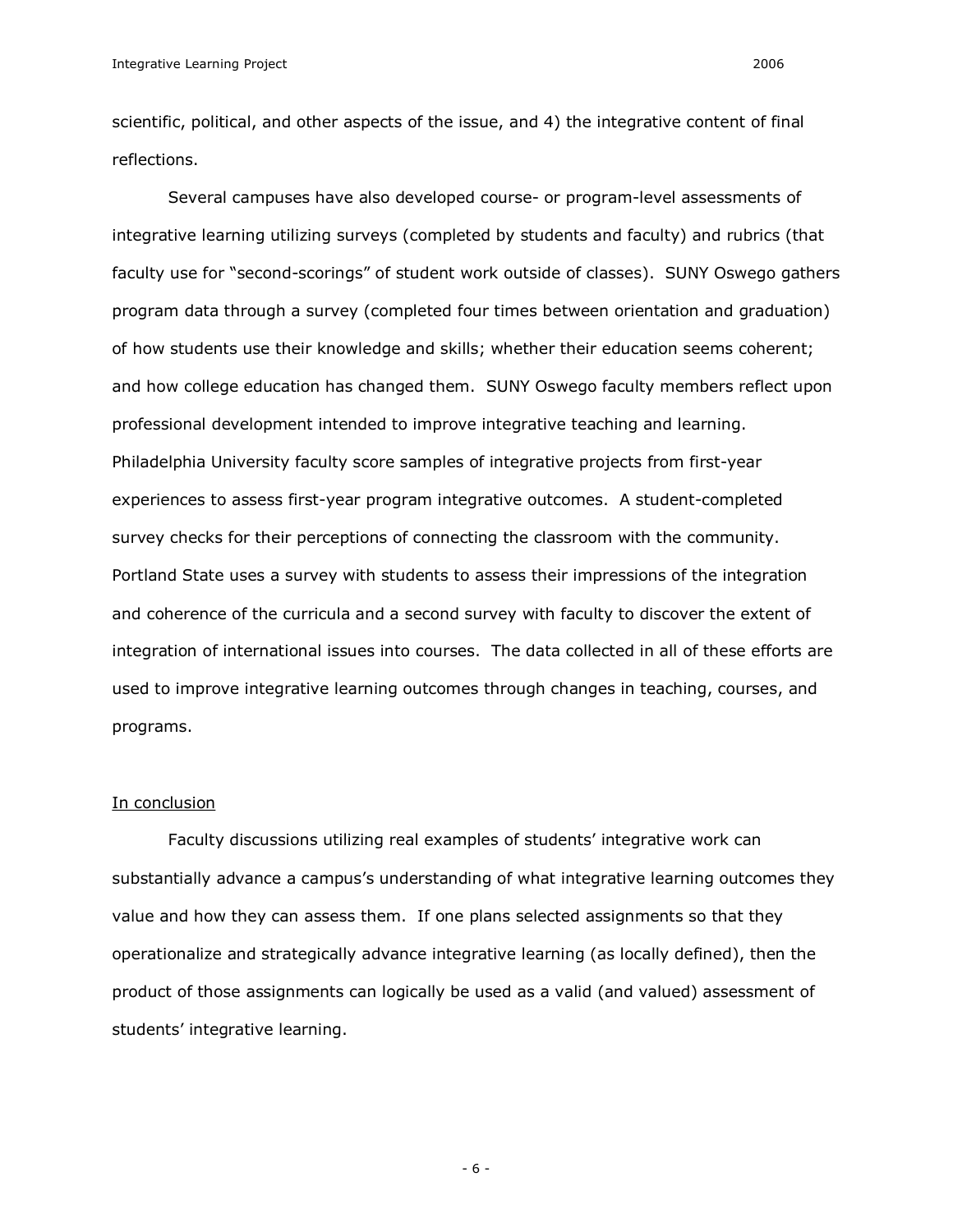## Notes

<sup>1</sup> Read the department reflections on senior capstone efforts at Southern Illinois University

Edwardsville:<http://www.siue.edu/assessment/depts.html>.